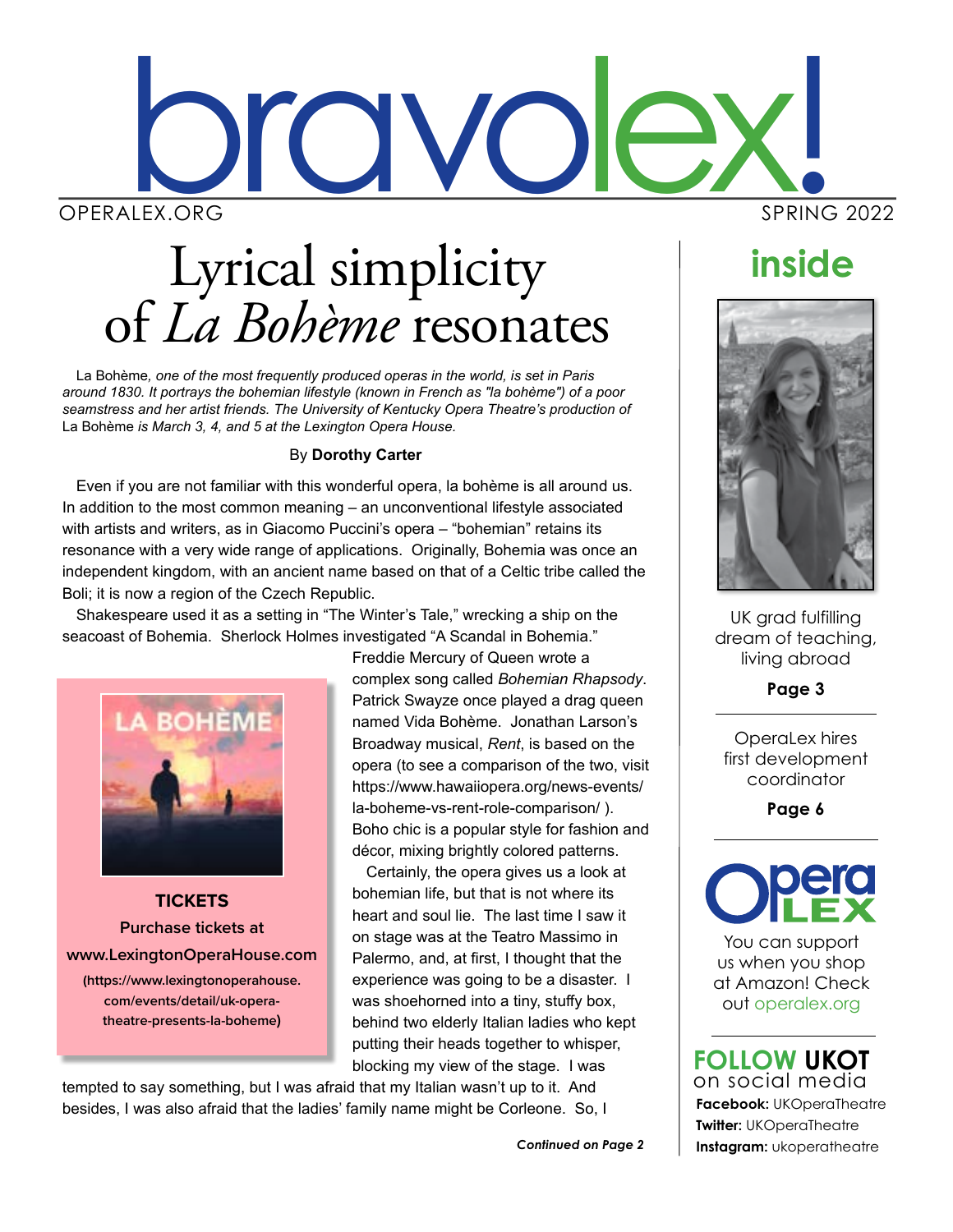For as long as she can remember, Greta Rosenstock has dreamed of living abroad. She has also always wanted to be a teacher. When offered the opportunity to do both, she jumped at the chance.

"It is absolutely fulfilling my wildest dreams – and even exceeding them," said Rosenstock, a 2018 graduate of the University of Kentucky's music education program.

Although she is trained to teach music and is a performer herself, Rosenstock is currently teaching English as a foreign language in a concertada, or semi-private, school in Madrid, Spain. She teaches students in the American equivalent of grades 4 through 12.

"I knew teaching English would be a perfect way to combine my passions for education and travel," Rosenstock said.

"So far, my career has been a bit all over the map – and that is exactly what I wanted in the years immediately following graduation," she added. "I have always known that in the long run I want to teach choir. However, I have also always known that I love to perform and travel.

So, I gave myself a few years after graduation to try the things I always wanted to try, the things I always dreamed about."

First, the St. Louis, Missouri, native moved to New York City, where she auditioned and fully focused on performing. She also "fell into another path with which

I have fallen in love" – Jewish music. She became a song leader/ritual leader in Jewish communities and continues to do that work today.



"And now, I am following my love for travel and learning about the world by living abroad," Rosenstock said. "It is especially perfect because I am an educator, and while I am not currently teaching music in the classroom environment I studied for, I am still gaining professional experience in my field."

"I cannot wait to bring everything I have learned home, to share with my future students and communities for

the rest of my career – in whatever form it takes," said Rosenstock, who plans to return to the United States by June, after the school year ends.

Rosenstock credits her time at UK and her teachers and peers for shaping her as a young professional and preparing her for her current role.

## PAGE 2 PAGE 3 *UK grad living 'wildest dreams'*

"My teachers and mentors challenged me and brought out my greatest potential while simultaneously showing me how to do the same for my students," she said. "The faculty at UK care so deeply for their students in a way that fosters a beautiful environment to grow and develop. In it, I honed my leadership skills, learned how to use my voice (teacher's and singer's) in an effective, balanced way, and found so much confidence and strength, and joy in my field."

"I could not have asked for a better university experience to prepare me to chase my dreams."

concentrated on just the sound—the Teatro Massimo has some of the best acoustics in the world. I had never before focused as intently on the purity and lyricism of the perfectly matched words and music.

 In this opera, there is never bombast, never arias that strain after heightened emotional effect, no sign of impressive massed choruses. There is a lyrical simplicity that touches the heart and carries the audience along with the singers. Right at the start, Puccini gives us a moment of great beauty: When Mimi first meets Rodolfo, in her aria, *Si, mi chiamano Mimi, ma il mio nome e Lucia,* the words are normal conversation, but Mimi's voice soars upward at one point. We do not think, "Wow! She can really hit the high notes." We are given, perhaps, a look at the first instant of an emotional connection between a consumptive girl with cold hands and a threadbare

writer, and Puccini goes on to show us these young people in moments of happiness. We learn to care about these bohemians and to appreciate and live along with them, their love and friendship, and grief. Wisely, Puccini also lets us rejoice with them—anyone who can leave the theater without humming *Musetta's Waltz* has more resistance than I do.

*Editor's Note: It is with great sadness that we announce the death of Dorothy Carter. For several years Dorothy delighted newsletter readers with her witty, yet carefully researched* 



While she focuses on teaching, Rosenstock is learning new things herself. Of course, she's honing her skills in the Spanish language; she was a Spanish minor at UK. And she's experiencing different cultures by traveling all around Europe in her spare time. **"I cannot wait to bring everything I have learned home, to share with my future students and communities for the rest of my career – in whatever form it takes."** *Greta Rosenstock*

*lead articles about UKOT productions. With a doctorate in French from the University of Kentucky, she also studied at the Sorbonne in Paris and at Oxford University in the United Kingdom. She retired in 2013 from Eastern Kentucky University after sharing her love of French language and culture with countless numbers of students.*



Toledo, Spain, is just a day trip from Madrid, where Greta Rosenstock lives and

teaches.

# *A* La Bohème *reflection: When the 'shoe' must go on!*

#### By **Cacey Nardolillo**

In the fall of 2006, I was invited to sing the role of Violetta in University of Kentucky Opera Theatre's production of *La Traviata*. Everett McCorvey introduced me to John Nardolillo at that time, and I will admit that the first time I saw John my heart skipped a beat and I saw stars! Because John was attached at the time, I nursed my crush from afar.

Fast forward to 2008 when I began a doctorate and was cast as Musetta in UKOT's *La Bohème*. Working with John again was very exciting. During an Act II staging rehearsal, an incident occurred that forever changed the direction of our lives.

Our *Bohème* was set in the 1920s and my Musetta was a fiery flapper. Director Michael Ehrman had given me all kinds of "business" to do in the café scene, from smoking a cigarette and flirting seductively with every man on stage, sitting in the lap of my sugar daddy older boyfriend in a very provocative way, spilling a martini on the head of my ex-lover Marcello, to smashing plates to make him jealous.

One evening, the chorus was called for the first time to be inserted into the scene which we had carefully choreographed. The first time we ran it with music, the room was electric! During the climax of the scene, I was directed to sit down-stage center and kick my foot up on two high notes, as I complained of my shoe hurting



my foot. It created quite a scene, and as the energy of the chorus swelled around me, I kicked with such verve that my high heel shoe flew off of my foot, hit the ceiling above where John was conducting, landed square on his head, with dust flying from the panels above.

The room erupted with laughter, John kept conducting, handed me my shoe, the men in the scene carried me off stage as directed,

and our director called it a night. The next night John and I had our first date at Portofino's and were married nine months later. A dramatic opera, turned real life!

*Cacey Nardolillo is chorus master for UKOT and a voice instructor at Centre College. She is director of the Kentucky District Metropolitan Opera Laffont Competition and head of voice area for the Prague Summer Nights Music Festival.*

## *La Bohème*

#### From Page 1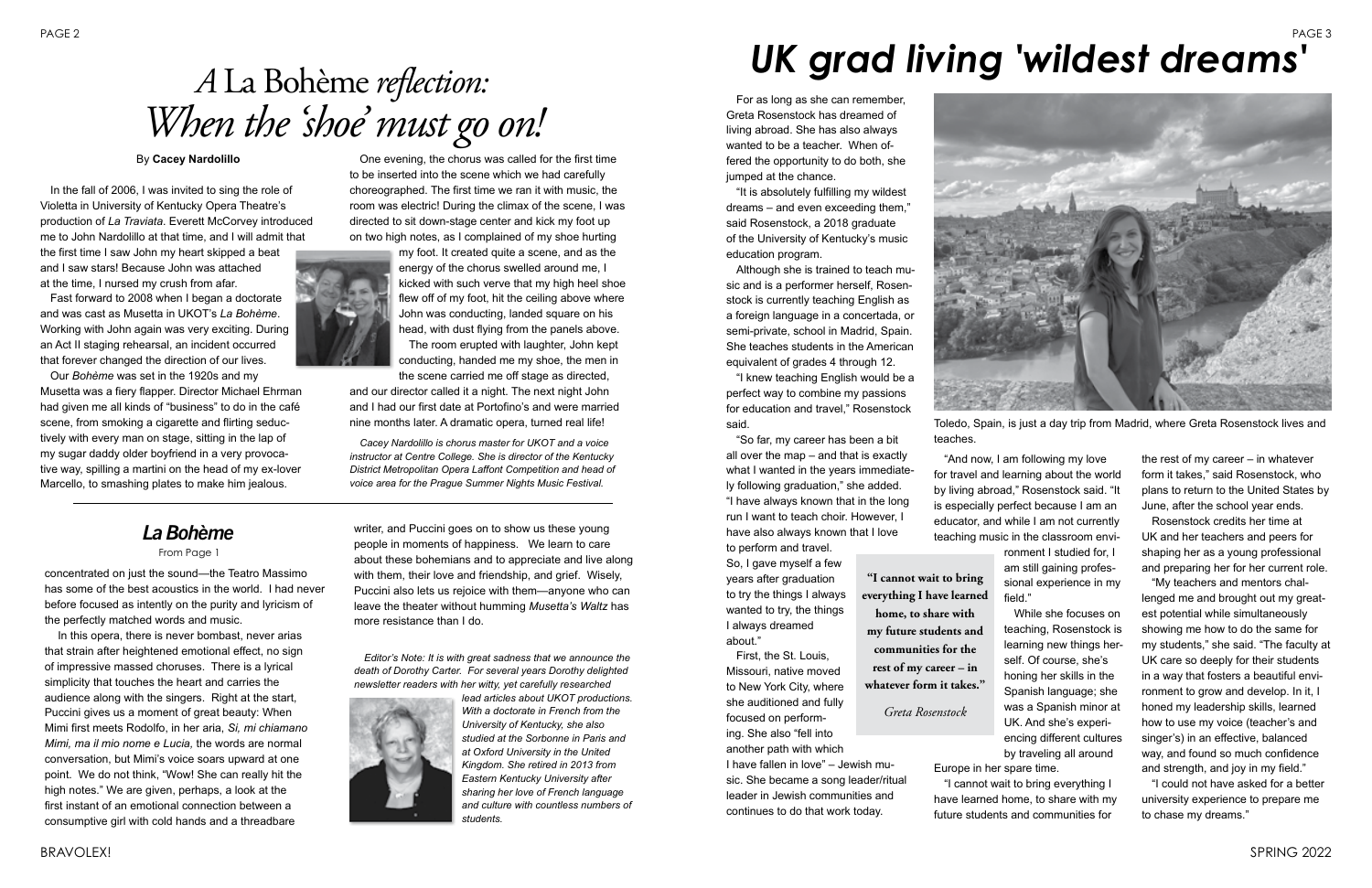In spite of Covid and the limitations it has placed on OperaLex activities, we have had a marvelous first half of our year. Now we have the second half to anticipate and continue our work in restructuring our organization and putting it on a more secure and progressive platform. We have had the immeasurable talent and energy of new Development Coordinator Vicky Myers, (see page 6), who has been a valuable contributor to the mission of OperaLex.

OperaLex is continuing its development of a membership program that provides different levels of membership in OperaLex, with benefits that appropriately match each level. You will hear more about this new development this spring. The program will officially begin July 1 for the 2022-23 OperaLex year. We urge you to add your support for our organization and the University of Kentucky Opera Theatre by formally joining OperaLex through our new membership program later this spring.

One of the most exciting announcements that I can make in this issue is the selection of Trifecta, a website design company located in Lexington to update the OperaLex website. In the words of Kay Collier McLaughlin, Communication Committee chair, we were looking for "a company which would provide a professional, creative, and contemporary website." Trifecta will completely redesign our website, developing a new, refreshing approach to our mission, our activities, and our accomplishments, resplendent with photos and video of the UK opera program.

Under the leadership of the chair of our Student Development Committee, Cheryl Lalonde, OperaLex developed a program where vocal students were "adopted" by a member of the Board of Directors to share experiences and provide a kindly ear and voice for students away from home. We held a grand Holiday Reception at the King Alumni House for those students, our board, and the UK vocal professors. Several students sang for us, and Tedrin Lindsay provided his exceptional piano rendition of *Joy to the World*. The death of Ralph Miller, husband of Pam Miller, former Lexington mayor and president of OperaLex, was a shock to all of us who knew Ralph and Pam. To honor them, OperaLex has established the Ralph and Pam Miller Outstanding Undergraduate Vocal Student Scholarship of \$1,000, to be presented annually at the School of Music's McCracken Award reception held each May. Pam's leadership of OperaLex played an important role in the progression of the organization to the position it holds today in its major support role

for UKOT.

"The big difference between *Grand Night* now and *Grand Night* 30 years ago is just the grandness of it," Mc-Corvey said. "It evolved from more of a choral concert to now more of a Las Vegas- or New York-type, highenergy revue. It is something similar to what you see on a Broadway stage."

I am pleased to announce that we will have a new intern from UK's arts administration program this spring semester. Olivia Dotson, a senior, graduating in May, is from Paris/Bourbon County and has specialized in digital media and design, and community leadership and development as the focus of her major. Serving as a board member of OperaLex is an honor for those who appreciate the contributions our organization makes to UKOT. But it takes special people who want to be part of a working board with an inspiring mission. We meet once a month on the second Thursday of the month, and members serve on one committee that best matches their interest. Are you interested? Please contact me at hclarke@uky.edu or call me at 859-420-8844. I would be pleased to discuss OperaLex and board membership more fully. I close by expressing my admiration for our Board of Directors and their willingness to work for the success of OperaLex and through it, the students and teachers of UKOT.

## **Message from the President: W. Harry Clarke**

## *Grand Night* marks 30 years with June performances

## UKOT moving opera performances back to Opera House

The University of Kentucky Opera Theatre is moving its yearly opera performances from the Singletary Center for the Arts on UK's campus back to the Lexington Opera House in downtown Lexington. The move, according to UKOT Director Everett McCorvey, means the student performers will have the opportunity to perform in a real opera house once again.

"We really missed being able to place our students in an opera house environment," McCorvey said. "The Singletary Center is not an opera house – or what they call a roadhouse; it is a concert hall."

UKOT staged its operas at the Lexington Opera House for several years, but McCorvey moved them to Singletary in an effort to save money. However, retrofitting the Singletary Center to look and act like an opera house proved to be as costly.

McCorvey said he is excited about being back at the Opera House. He worked with Bill Young, chair of the Opera House Fund, Luanne Franklin and Tom Habermann of the Opera House staff, and Mark Shanda, dean of the UK College of Fine Arts to bring it to fruition.

"*Grand Night* this past summer was our first test of being back and the students loved it. The staff is amazing. It's just great to be back there," McCorvey said.

The next UKOT opera there is *La Bohème* March 3, 4, and 5. (See front page for more information.) *The Magic Flute* will be presented there in the fall of 2022.

When *It's a Grand Night for Singing* takes the stage June 11, the annual production will mark 30 years that the now characterize the performances. University of Kentucky Opera Theatre has been saluting Broadway and musical theater. To Everett McCorvey, that's reason to celebrate.

"Thirty years and *Grand Night* is still going strong," said McCorvey, UKOT director and co-creator of the musical revue featuring students and members of the community. "That's quite an accomplishment for a production to have that much staying power."

*It's a Grand Night for Singing* wasn't always the high-energy, highimpact production that delights audiences today, however. In fact, when it first took the stage in 1992, all the performers stood on risers and sang, as in a choral concert. There were no costumes, no dancing, no special lighting. Only singing – good singing, no doubt, but minus all the frills that

Still, audiences showed up for that first night of *It's a Grand Night for Singing*, so much so that officials had to hold the show for 20 minutes while tickets were being sold.

"Our very first show was Rodgers and Hammerstein," McCorvey said. "We had no idea what type of audience we would have since we didn't sell advance tickets. Not only did they show up; they loved it. We have

several who have come every year for 30 years."

McCorvey, along with the nowretired director of the UK Theatre Department, Jim Rodgers, created the production to introduce students to the many career possibilities that awaited voice majors.

"Plus, I wanted something that they had to put together in a very short amount of time, because that's another requirement of musical theater. You don't have the luxury of having a whole semester to learn a show," said McCorvey, adding that they now put it together in about five weeks.

*It's a Grand Night for Singing* will feature eight performances at the Singletary Center for the Arts on UK's campus. There will be two shows on June 11 and 18, and one on June 12, 17, and 19. More information will be available at a later date.





The Lexington Opera House.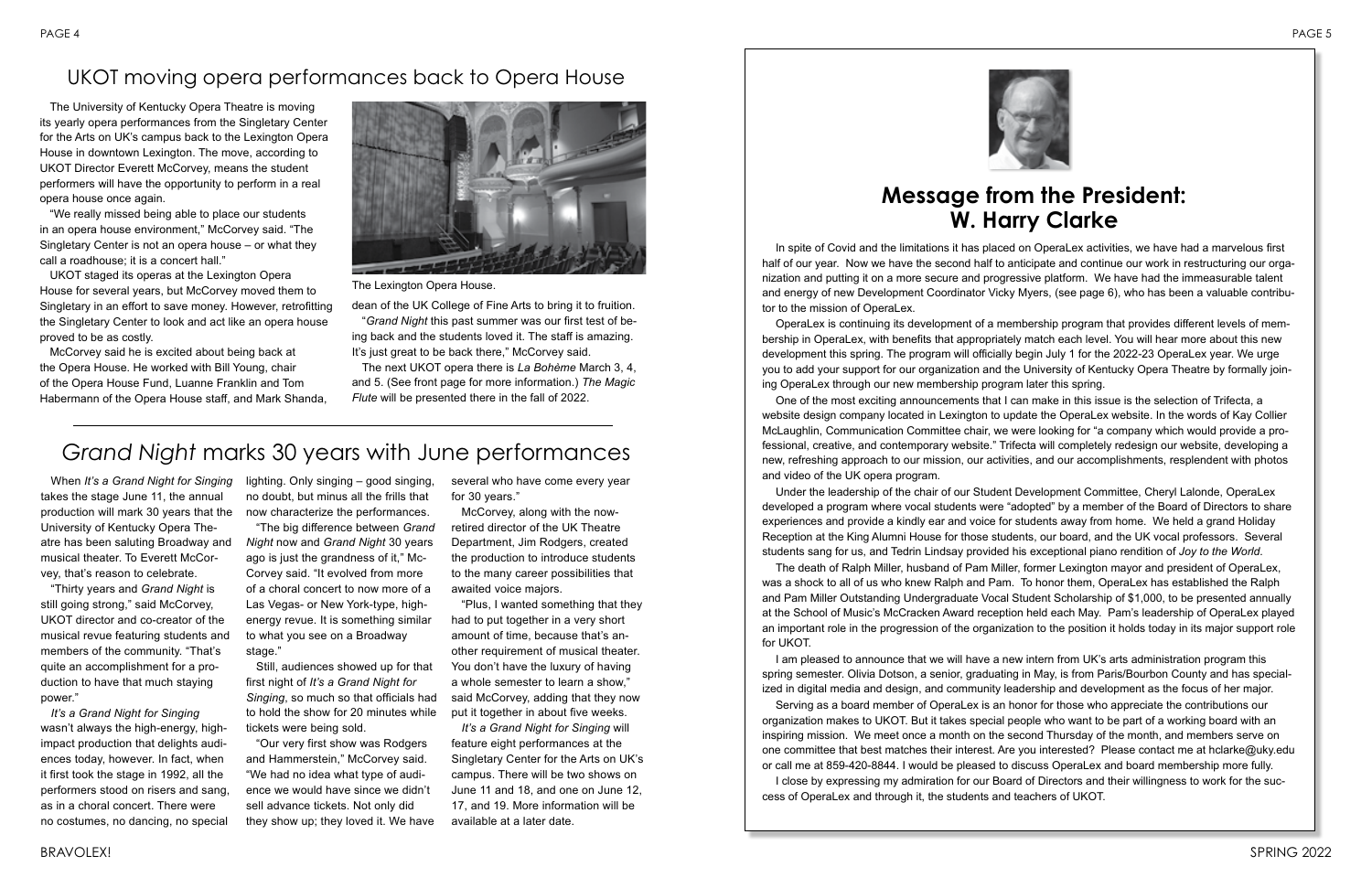BRAVOLEX! SPRING 2022

This spring I am teaching the vocal literature course for our upperclassmen and graduate students, which focuses on the beautiful art song repertoire of Western civilization, as opposed to the operatic repertoire. These miniature compositions represent a composer's response to a poem, rather than a tune and a lyric written together for popular consumption, and may stand alone as songs or be grouped together into song cycles around some theme. They usually require just a singer and a piano, or perhaps a lute or guitar, the music and poetry combining to form an intimate hybrid genre, like a shyer, plainer sister of opera.

So, I would like to share with you a few art song recordings I have enjoyed over the years and which have re-inspired me while preparing this course.

Perhaps the two greatest composers of German art songs, called "lieder," were Franz Schubert, with his prodigious melodic gift, and Robert Schumann, who made the piano the equal partner to the singer in his songs. To me, the most outstanding traversals of Schubert's masterful song cycle *Die schöne Müllerin* (about an apprentice unrequitedly in love with the miller's daughter) and of Schumann's glorious cycle *Dichterliebe* (a poet's reflections about love) are by the Golden Age tenor Fritz Wunderlich. His effortless, shining voice assumes myriad colors in service of the poetry by Wilhelm Müller and Heinrich Heine, respectively. The Schumann recording also contains lieder by Beethoven and Schubert, and the pianist Hubert Giesen is Wunderlich's worthy collaborator.

One of my favorite countertenors is the Asian-American Brian Asawa, whose untimely death a few years ago saddened me greatly. The magnificence of his artistry is on full display in his album of 16th century English lute songs by John Dowland, Thomas Campion, and others, *The Dark Is My Delight*, with David Tayler providing stylish accompaniment on the lute. Another very interesting recording is Vocalise, in which he has curated a recital of highly embellished and florid art songs by Gabriel Fauré (French), Nikolai Medtner (German), Heitor Villa-Lobos (Brazilian), and Sergei Rachmaninov (Russian) – eclectic repertoire and stupendous vocalism, although the songs are presented with tasteful orchestral arrangements of the



## **TalkingwithTedrin**



original piano accompaniments, lovely but inauthentic.

Finally, I'd like to recommend two art song recital albums organized thematically. One is *Songs On Texts By William Shakespeare*, a highly intellectual yet accessible and engaging program covering four centuries of music and 15 composers, performed by tenor Ian Bostridge with pianist Antonio Pappano and others. The second is called *My Garden*, an anthology of 25 songs about flowers in German, French, and English, also culled from 15 composers. The singer is the British soprano Felicity Lott, whose bright, clear, piping voice reminds me of Julie Andrews if she had been an opera singer, and the legendary piano collaborator Graham Johnson is her partner.

These are but a few wonderful art song albums, which will surely whet your appetite for more.

Schubert, *Die schöne Mülleri*n (Wunderlich 1966) – Deutsche Grammophon 447 452-2

Schumann, *Dichterliebe* (Wunderlich 1966) – Musical Heritage Society 514638A

*The Dark Is My Delight* (Asawa 1997) – RCA Victor 09026-68818-2

*Vocalise* (Asawa 1998) – RCA Victor 09026-68903-2

*Shakespeare Songs* (Bostridge 2016) – Warner Classics 90295 94473

*My Garden* (Lott 1997) – Hyperion CDA66937

### By Tedrin Blair Lindsay

# Tedrin's Recording Corner #43 ON BOARDSPOTLIGHT ON OPERALEX BOARD MEMBERS

### **CONNIE JENNINGS**

Connie Jennings has been an internist at University of Kentucky HealthCare for more than 30 years. She served as medical director for UK Clinic South, UK's first off-campus clinic. Currently, she has a dual role as medical director of the CareBlue Service and Integrative Medicine and Health Clinic. She has been involved in a steady effort to build integrative medicine in the fabric of UK HealthCare.

Volunteer work has always been a part of Jennings' life. In addition to the OperaLex board, she serves on the board of the Lexington Public Library. She has also volunteered for the Hope Center, the Arboretum, and Salvation Army Clinic.



#### **NANCY WREDE**

Nancy Wrede has, for more than a decade, been a homemaker and substitute teacher for Fayette County Public Schools, providing support as lead teacher, paraeducator, bookkeeper, registrar, and more. While growing up in Minnesota, she was able to travel the world with her mother, who introduced her to museums, ancient history, and different cultures. Her mother also sang classical music and exposed Wrede and her siblings to opera, symphonies, and musicals at a very young age.

Before becoming a mother of three, Wrede spent 20 years as a marketing/advertising assistant, event planner, and executive assistant.

#### **STEPHEN LLOYD WEBB**

Stephen Lloyd Webb is a recognized entrepreneur and industry leader with over 30 years in pharmaceutical, academic, and clinical research.

In 1997, he co-founded REGISTRAT, Inc., a contract research organization based in Lexington that later merged with Mapi Group to form the largest global contract research organization solely dedicated to late phase clinical research. Mapi Group was acquired by ICON plc in 2017. Webb is also active in various arts, entertainment, and charitable organizations.

Throughout the years, OperaLex has counted on its volunteer president to be the organization's chief fundraiser. Now, under current president W. Harry Clarke and board, a development

coordinator has been hired to plan and execute a successful fundraising program to benefit the University of Kentucky Opera Theatre.

Vicky Myers, whose philanthropic experience spans 40 years, took over the duties Sept. 1.

"It was clear to me that we needed a professional with the experience and skills to fill that role and expand the tremendous potential of OperaLex to raise funds for the UK opera program," Clarke said. "We found that person in Vicky, and she is busy doing the work."

"An opera program of quality is expensive, and UKOT needs funding beyond what UK can provide and what ticket sales add to the budget," he added.

Myers, a native of Central Pennsylvania, has raised more than

\$600 million for causes in the environmental sector, academic medicine, social services, and the arts.

"I've spent my career building and growing programs, and I

think I can help OperaLex create a structure and plan to deliver more resources to fund opera performances, scholarships, and meet other needs that are helping our students launch vocal careers across the country and world," Myers said.

Myers spent several years with UK HealthCare, serving as adviser to the executive vice president for health

affairs and as chief philanthropy officer. Throughout her tenure, she: established a comprehensive clinical, hospital, and College of Medicine philanthropy program; raised more than \$180 million from annual gifts and alumni fundraising, and corporate/ foundation philanthropy.

"I am so impressed with the passion and dedication of this allvolunteer-run organization," she said.

## OperaLex hires first development coordinator

#### *In each issue of BravoLex, we feature three of OperaLex's dedicated board members.*